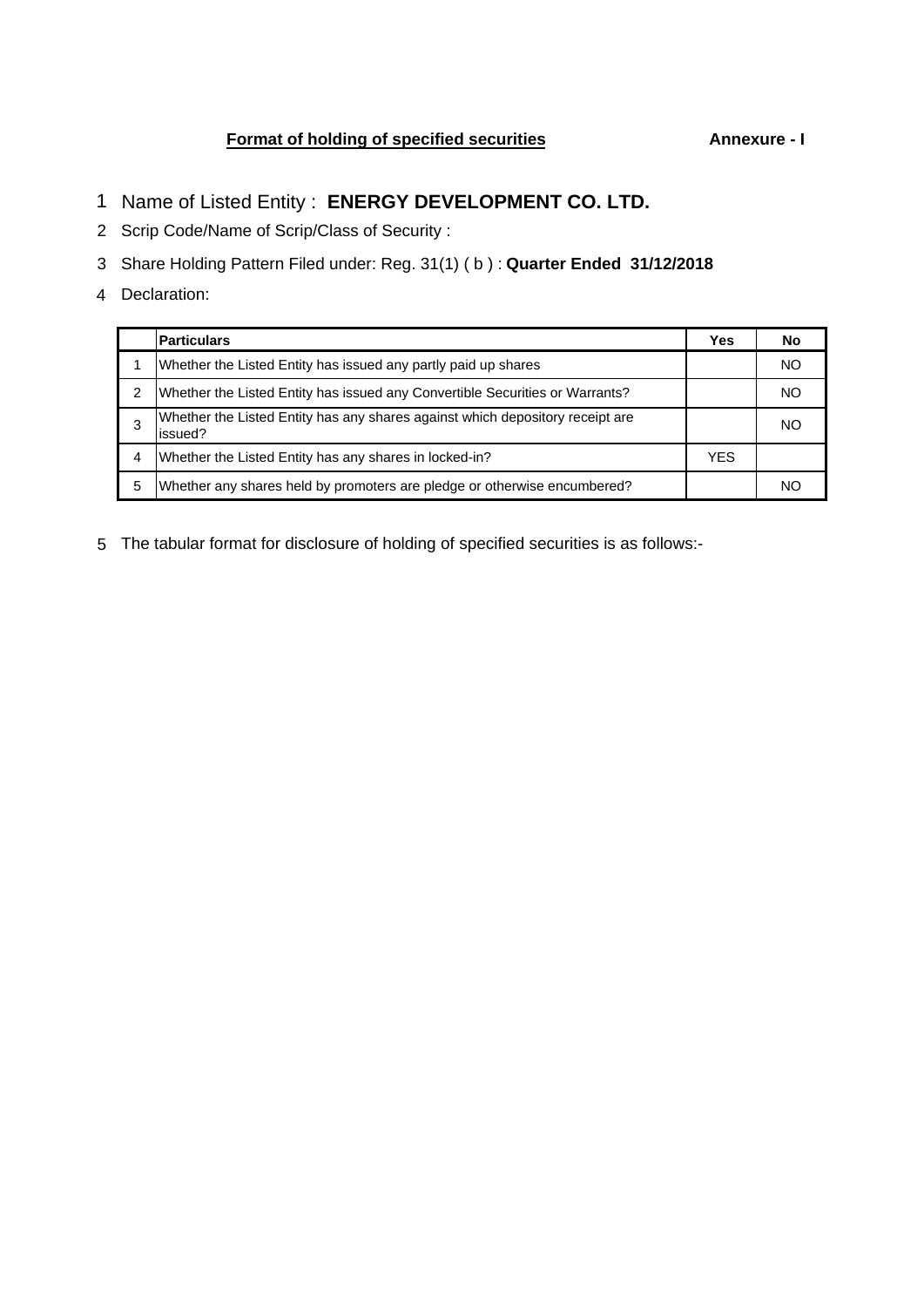## Table I - Summary Statement holding of specified securities

| (1)  | Categor   Category of shareholder<br>(II) | Nos. of<br>shareholde<br>rs<br>(III) | No. of fully paid-<br>up equity<br>shares held<br>(IV) | paid-up<br>equity shares<br>held<br>(V) | underlying<br>Depository<br>Receipt<br>(VI) | No. of partly No. of shares Total nos. shares Shareholding<br>held<br>$(VII) =$<br>(IV)+(V)+(VI) | as a % of<br>total no. of<br>shares<br><i><b>(calculated)</b></i> | Number of Voting Rights held in each class of securities<br>(IX) |                                    |          |                                 | Underlying<br>convertible<br>securities<br>(Including | a % assuming<br>full conversion<br>of convertible<br>securities (as a             | No. of Shares Shareholding as Number of Locked in shares Number of Shares pledged or<br>(XII) |                                          | otherwise encumbered<br>(XIiI) | Number of equity<br>shares held in<br>dematerialized<br>form<br>(XIV) |          |
|------|-------------------------------------------|--------------------------------------|--------------------------------------------------------|-----------------------------------------|---------------------------------------------|--------------------------------------------------------------------------------------------------|-------------------------------------------------------------------|------------------------------------------------------------------|------------------------------------|----------|---------------------------------|-------------------------------------------------------|-----------------------------------------------------------------------------------|-----------------------------------------------------------------------------------------------|------------------------------------------|--------------------------------|-----------------------------------------------------------------------|----------|
|      |                                           |                                      |                                                        |                                         |                                             |                                                                                                  | as per SCRR,<br>1957)<br>(VIII) As a %<br>of $(A+B+C2)$           | Class eg:x                                                       | No. of Voting Rights<br>Class eg:y | Total    | Total as a %<br>of<br>$(A+B+C)$ | <b>Warrants</b> )<br>(X)                              | percentage of<br>diluted share<br>capital)<br>(XI)=(VII)+(X) as<br>a % of (A+B+C) | No.<br>(a)                                                                                    | As a % of<br>total Shares<br>held<br>(b) | No.<br>(a)                     | As a % of<br>total Shares<br>held<br>(b)                              |          |
| (A)  | Promoter &<br><b>Promoter Group</b>       | 6                                    | 27616041                                               | $\Omega$                                |                                             | 27616041                                                                                         | 58.139                                                            | 27616041                                                         | $\mathbf 0$                        | 27616041 | 58.139                          | 0                                                     | 58.139                                                                            | 13625000                                                                                      | 49.337                                   | 0                              | 0.000                                                                 | 27616041 |
| (B)  | Public                                    | 12473                                | 19883959                                               | 0                                       |                                             | 19883959                                                                                         | 41.861                                                            | 19883959                                                         | $\Omega$                           | 19883959 | 41.861                          | 0                                                     | 41.861                                                                            | $\mathbf{0}$                                                                                  | 0.000                                    | $\mathbf{0}$                   | 0.000                                                                 | 19853153 |
| (C)  | Non Promoter - Non<br>Public              |                                      |                                                        |                                         |                                             |                                                                                                  |                                                                   |                                                                  |                                    |          |                                 |                                                       |                                                                                   |                                                                                               |                                          |                                |                                                                       |          |
| (C1) | Shares underlying<br><b>DRs</b>           |                                      |                                                        |                                         |                                             |                                                                                                  |                                                                   |                                                                  |                                    |          |                                 |                                                       |                                                                                   |                                                                                               |                                          |                                |                                                                       |          |
| (C2) | Shares held by<br><b>Employee Trusts</b>  |                                      |                                                        |                                         |                                             |                                                                                                  |                                                                   |                                                                  |                                    |          |                                 |                                                       |                                                                                   |                                                                                               |                                          |                                |                                                                       |          |
|      | <b>TOTAL</b>                              | 12479                                | 47500000                                               | 0                                       |                                             | 47500000                                                                                         | 100.000                                                           | 47500000                                                         | 0                                  | 47500000 | 100.000                         | 0                                                     | 100.000                                                                           | 13625000                                                                                      | 28.684                                   | 0                              | 0.000                                                                 | 47469194 |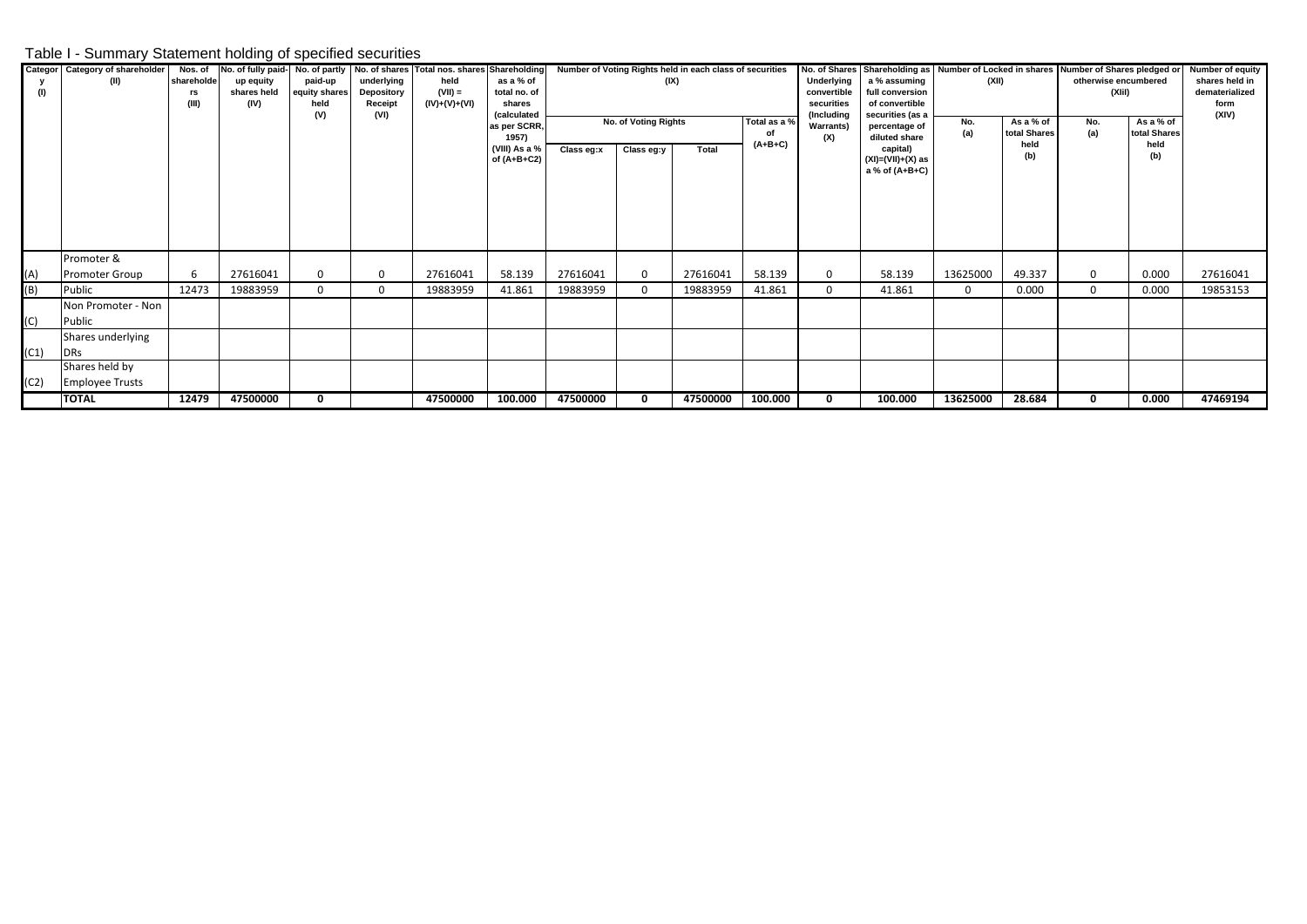### **Table II - Statement showing shareholding pattern of the Promoter and Promoter Group**

|     | Category & Name of<br>shareholders<br>(1)                                                    | PAN<br>(II) | Nos. of<br>shareholders<br>(III) | No. of fully paid-up<br>equity shares held<br>(IV) | No. of partly<br>paid-up equity<br>shares held<br>(V) | Nos. of<br>shares<br>underlying<br><b>Depository</b><br>Receipt<br>(VI) | Total nos. shares<br>held<br>$(VII) = (IV)+(V)+(VI)$ | Shareholding<br>% calculated as<br>per SCRR, 1957<br>As a % of<br>$(A+B+C2)$<br>(VIII) |              |                      | Number of Voting Rights held in each class of securities<br>(IX) |                          | No. of Shares<br>Underlying<br>Outstanding<br>convertible<br>securities<br>(Including | Shareholding as<br>a % assuming<br>full conversion<br>of convertible<br>securities (as a<br>percentage of |             | Number of Locked in shares<br>(XII) |              | Number of Shares pledged or<br>otherwise encumbered<br>(XIII) |                |
|-----|----------------------------------------------------------------------------------------------|-------------|----------------------------------|----------------------------------------------------|-------------------------------------------------------|-------------------------------------------------------------------------|------------------------------------------------------|----------------------------------------------------------------------------------------|--------------|----------------------|------------------------------------------------------------------|--------------------------|---------------------------------------------------------------------------------------|-----------------------------------------------------------------------------------------------------------|-------------|-------------------------------------|--------------|---------------------------------------------------------------|----------------|
|     |                                                                                              |             |                                  |                                                    |                                                       |                                                                         |                                                      |                                                                                        |              | No. of Voting Rights |                                                                  | Total as a %<br>of Total | <b>Warrants)</b><br>(X)                                                               | diluted share<br>capital)                                                                                 | No.<br>(a)  | As a % of tota<br>Shares held       | No.<br>(a)   | As a % of tota<br>Shares held                                 |                |
|     |                                                                                              |             |                                  |                                                    |                                                       |                                                                         |                                                      |                                                                                        | Class        | Class                | Total                                                            | Voting<br>rights         |                                                                                       | $(XI)$ =<br>$(VII)+(X)$ as a %                                                                            |             | (b)                                 |              | (b)                                                           |                |
| (1) | Indian                                                                                       |             | $\mathbf 0$                      | $\mathbf 0$                                        | $\mathbf 0$                                           | $\mathbf 0$                                                             | $\mathbf 0$                                          | 0.000                                                                                  | $\mathbf 0$  | $\mathbf 0$          | $\mathbf 0$                                                      | 0.000                    | $\mathbf 0$                                                                           | 0.000                                                                                                     | $\mathbf 0$ | 0.000                               | $\mathbf 0$  | 0.000                                                         | $\mathbf 0$    |
|     | Individuals/Hindu<br>undivided Family                                                        |             | $\overline{3}$                   | 13404867                                           | 0                                                     | $\mathbf 0$                                                             | 13404867                                             | 28.221                                                                                 | 13404867     | $\mathbf 0$          | 13404867                                                         | 28.221                   | $\mathbf 0$                                                                           | 28.221                                                                                                    | $\mathbf 0$ | 0.000                               | $\mathbf 0$  | 0.000                                                         | 13404867       |
|     | AMAR SINGH                                                                                   | AKLPS6975M  | $\mathbf{0}$                     | 10458453                                           | $\mathbf 0$                                           | $\mathbf 0$                                                             | 10458453                                             | 22.018                                                                                 | 10458453     | $\mathbf 0$          | 10458453                                                         | 22.018                   | $\mathbf 0$                                                                           | 22.018                                                                                                    | $\Omega$    | 0.000                               | $\mathbf 0$  | 0.000                                                         | 10458453       |
|     | PANKAJA KUMARI                                                                               |             |                                  |                                                    |                                                       |                                                                         |                                                      |                                                                                        |              |                      |                                                                  |                          |                                                                                       |                                                                                                           |             |                                     |              |                                                               |                |
|     | SINGH                                                                                        | ALMPS8920J  | $\mathbf 0$                      | 2936414                                            | $\mathbf 0$                                           | $\Omega$                                                                | 2936414                                              | 6.182                                                                                  | 2936414      | $\mathbf{0}$         | 2936414                                                          | 6.182                    | $\mathbf 0$                                                                           | 6.182                                                                                                     | $\Omega$    | 0.000                               | $\mathbf{0}$ | 0.000                                                         | 2936414        |
|     | SANJIV SARAF                                                                                 | ABDPS3141C  | $\mathbf 0$                      | 10000                                              | $\mathbf 0$                                           | $\mathbf{0}$                                                            | 10000                                                | 0.021                                                                                  | 10000        | $\mathbf 0$          | 10000                                                            | 0.021                    | $\mathbf 0$                                                                           | 0.021                                                                                                     | $\Omega$    | 0.000                               | $\mathbf{0}$ | 0.000                                                         | 10000          |
|     | Central<br>Government/State                                                                  |             |                                  |                                                    |                                                       |                                                                         |                                                      |                                                                                        |              |                      |                                                                  |                          |                                                                                       |                                                                                                           |             |                                     |              |                                                               |                |
| (b) | Government(s)                                                                                |             | $\mathbf 0$                      | $\mathbf 0$                                        | $\mathbf{0}$                                          | $\mathbf 0$                                                             | $\mathbf 0$                                          | 0.000                                                                                  | $\mathbf 0$  | $\mathbf 0$          | $\mathbf 0$                                                      | 0.000                    | $\mathbf 0$                                                                           | 0.000                                                                                                     | $\mathbf 0$ | 0.000                               | $\mathbf 0$  | 0.000                                                         | $\mathbf{0}$   |
| (c) | Financial<br>Institutions/Banks                                                              |             | $\mathbf{0}$                     | $\mathbf 0$                                        | $\mathbf 0$                                           | $\mathbf{0}$                                                            | $\mathbf{0}$                                         | 0.000                                                                                  | $\mathbf{0}$ | $\mathbf 0$          | $\mathbf{0}$                                                     | 0.000                    | $\mathbf{0}$                                                                          | 0.000                                                                                                     | $\mathbf 0$ | 0.000                               | $\mathbf{0}$ | 0.000                                                         | $\mathbf 0$    |
| (d) | Any Other                                                                                    |             | $\mathbf 0$                      | $\mathsf{O}$                                       | $\mathbf 0$                                           | $\mathbf 0$                                                             | $\mathbf 0$                                          | 0.000                                                                                  | $\mathbf 0$  | $\mathbf{0}$         | $\mathbf 0$                                                      | 0.000                    | $\mathbf 0$                                                                           | 0.000                                                                                                     | $\mathbf 0$ | 0.000                               | $\mathbf 0$  | 0.000                                                         | $\mathbf 0$    |
|     | <b>Bodies Corporate</b>                                                                      |             | $\overline{3}$                   | 14211174                                           | $\mathbf 0$                                           | $\mathbf 0$                                                             | 14211174                                             | 29.918                                                                                 | 14211174     | $\mathsf 0$          | 14211174                                                         | 29.918                   | $\mathbf 0$                                                                           | 29.918                                                                                                    | 13625000    | 49.337                              | $\mathbf 0$  | 0.000                                                         | 14211174       |
|     | SARVOTTAM CAPS<br>PRIVATE LIMITED                                                            | AADCS8806J  | $\mathbf{0}$                     | 11800000                                           | $\mathbf 0$                                           | $\mathbf{0}$                                                            | 11800000                                             | 24.842                                                                                 | 11800000     | $\mathbf{0}$         | 11800000                                                         | 24.842                   | $\mathbf{0}$                                                                          | 24.842                                                                                                    | 11800000    | 42.729                              | $\mathbf 0$  | 0.000                                                         | 11800000       |
|     | STARTRACK VINIMAY<br>PVT. LTD.                                                               | AAECS8982J  | $\mathbf 0$                      | 1825000                                            | $\mathbf 0$                                           | $\mathbf 0$                                                             | 1825000                                              | 3.842                                                                                  | 1825000      | $\mathbf 0$          | 1825000                                                          | 3.842                    | $\mathbf 0$                                                                           | 3.842                                                                                                     | 1825000     | 6.608                               | $\mathbf 0$  | 0.000                                                         | 1825000        |
|     | STERLITE<br><b>MERCHANTS LLP</b>                                                             | ACHFS4790A  | $\mathbf 0$                      | 586174                                             | $\mathbf{0}$                                          | $\mathbf{0}$                                                            | 586174                                               | 1.234                                                                                  | 586174       | $\mathbf{0}$         | 586174                                                           | 1.234                    | $\mathbf 0$                                                                           | 1.234                                                                                                     | 0           | 0.000                               | $\mathbf 0$  | 0.000                                                         | 586174         |
|     | Trusts                                                                                       |             | $\mathbf 0$                      | $\Omega$                                           | $\overline{0}$                                        | $\mathbf{0}$                                                            | $\mathbf 0$                                          | 0.000                                                                                  | $\mathbf{0}$ | $\mathbf{0}$         | $\mathbf{0}$                                                     | 0.000                    | $\mathbf 0$                                                                           | 0.000                                                                                                     | $\mathbf 0$ | 0.000                               | $\mathbf 0$  | 0.000                                                         | $\overline{0}$ |
|     | <b>Clearing Members</b>                                                                      |             | $\mathbf 0$                      | $\mathbf 0$                                        | $\mathbf 0$                                           | $\mathbf{0}$                                                            | $\mathbf{0}$                                         | 0.000                                                                                  | $\mathbf{0}$ | $\Omega$             | $\mathbf 0$                                                      | 0.000                    | $\mathbf{0}$                                                                          | 0.000                                                                                                     | $\mathbf 0$ | 0.000                               | $\mathbf 0$  | 0.000                                                         | $\mathbf{0}$   |
|     | Sub-Total (A)(1)                                                                             |             | 6                                | 27616041                                           | $\Omega$                                              | $\mathbf{0}$                                                            | 27616041                                             | 58.139                                                                                 | 27616041     | $\mathbf 0$          | 27616041                                                         | 58.139                   | $\mathbf 0$                                                                           | 58.139                                                                                                    | 13625000    | 49.337                              | $\mathbf 0$  | 0.000                                                         | 27616041       |
| (2) |                                                                                              |             | $\mathbf{0}$                     | $\mathsf{O}$                                       | $\mathbf{0}$                                          | $\mathbf 0$                                                             | $\mathbf 0$                                          | 0.000                                                                                  | $\mathbf{0}$ |                      | $\mathbf 0$                                                      | 0.000                    |                                                                                       | 0.000                                                                                                     |             | 0.000                               | $\mathbf 0$  | 0.000                                                         |                |
|     | Foreign<br>Individuals (Non-                                                                 |             |                                  |                                                    |                                                       |                                                                         |                                                      |                                                                                        |              | $\mathbf 0$          |                                                                  |                          | $\mathbf 0$                                                                           |                                                                                                           | $\mathbf 0$ |                                     |              |                                                               | $\mathbf 0$    |
|     | Resident<br>Individuals/Foreign                                                              |             |                                  |                                                    |                                                       |                                                                         |                                                      |                                                                                        |              |                      |                                                                  |                          |                                                                                       |                                                                                                           |             |                                     |              |                                                               |                |
| (a) | Individuals)                                                                                 |             | $\mathbf 0$                      | $\mathbf 0$                                        | $^{\circ}$                                            | $\mathbf 0$                                                             | $\mathbf 0$                                          | 0.000                                                                                  | $\mathbf 0$  | $\mathbf 0$          | $\mathbf 0$                                                      | 0.000                    | $\mathbf 0$                                                                           | 0.000                                                                                                     | $\mathbf 0$ | 0.000                               | $\mathbf 0$  | 0.000                                                         | $^{\circ}$     |
| (b) | Government                                                                                   |             | $\mathbf 0$                      | $\mathbf 0$                                        | $\mathbf{0}$                                          | $\mathbf{0}$                                                            | $\mathbf 0$                                          | 0.000                                                                                  | $\mathbf{0}$ | $\Omega$             | $\mathbf 0$                                                      | 0.000                    | $\mathbf{0}$                                                                          | 0.000                                                                                                     | $\mathbf 0$ | 0.000                               | $\mathbf 0$  | 0.000                                                         | $\mathbf 0$    |
| (c) | Institutions                                                                                 |             | $\Omega$                         | $\mathbf 0$                                        | $\mathbf{0}$                                          | $\mathbf{0}$                                                            | $\mathbf{0}$                                         | 0.000                                                                                  | $\mathbf{0}$ | $\mathbf 0$          | $\mathbf 0$                                                      | 0.000                    | $\mathbf{0}$                                                                          | 0.000                                                                                                     | $\mathbf 0$ | 0.000                               | $\mathbf 0$  | 0.000                                                         | $\mathbf{0}$   |
|     | Foreign Portfolio                                                                            |             |                                  |                                                    |                                                       |                                                                         |                                                      |                                                                                        |              |                      |                                                                  |                          |                                                                                       |                                                                                                           |             |                                     |              |                                                               |                |
| (d) | Investor                                                                                     |             | $\Omega$                         | $\mathbf 0$                                        | $\Omega$                                              | $\mathbf 0$                                                             | $\Omega$                                             | 0.000                                                                                  | $\mathbf{0}$ | $\Omega$             | $\mathbf 0$                                                      | 0.000                    | $\mathbf 0$                                                                           | 0.000                                                                                                     | $\Omega$    | 0.000                               | $\mathbf 0$  | 0.000                                                         | $\Omega$       |
|     | Any Other                                                                                    |             | $\Omega$                         | $\Omega$                                           | $\Omega$                                              | $\mathbf 0$                                                             | $\Omega$                                             | 0.000                                                                                  | $\Omega$     | $\Omega$             | $\mathbf{0}$                                                     | 0.000                    | $\mathbf 0$                                                                           | 0.000                                                                                                     | $\Omega$    | 0.000                               | $\mathbf 0$  | 0.000                                                         | $\Omega$       |
|     | <b>OCBs</b>                                                                                  |             | $\Omega$                         | $\mathbf 0$                                        | $\Omega$                                              | $\mathbf 0$                                                             | $\mathbf 0$                                          | 0.000                                                                                  | $\mathbf 0$  | $\mathbf 0$          | $\mathbf 0$                                                      | 0.000                    | $\mathbf 0$                                                                           | 0.000                                                                                                     | $\mathbf 0$ | 0.000                               | $\mathsf 0$  | 0.000                                                         | $\Omega$       |
|     | Sub-Total (A)(2)                                                                             |             | $\mathbf 0$                      | $\mathsf 0$                                        | $\Omega$                                              | $\mathbf 0$                                                             | $\Omega$                                             | 0.000                                                                                  | $\mathbf{0}$ | $\mathbf 0$          | $\mathsf 0$                                                      | 0.000                    | $\mathbf 0$                                                                           | 0.000                                                                                                     | $\Omega$    | 0.000                               | $\mathsf 0$  | 0.000                                                         | $\mathbf 0$    |
|     | <b>Total Shareholding</b><br>of Promoter and<br><b>Promoter Group</b><br>$(A)=(A)(1)+(A)(2)$ |             | 6                                | 27616041                                           | $\mathbf 0$                                           | $\mathbf{0}$                                                            | 27616041                                             | 58.139                                                                                 | 27616041     | $\mathbf 0$          | 27616041                                                         | 58.139                   | $\mathbf 0$                                                                           | 58.139                                                                                                    | 13625000    | 49.337                              | $\mathbf{0}$ | 0.000                                                         | 27616041       |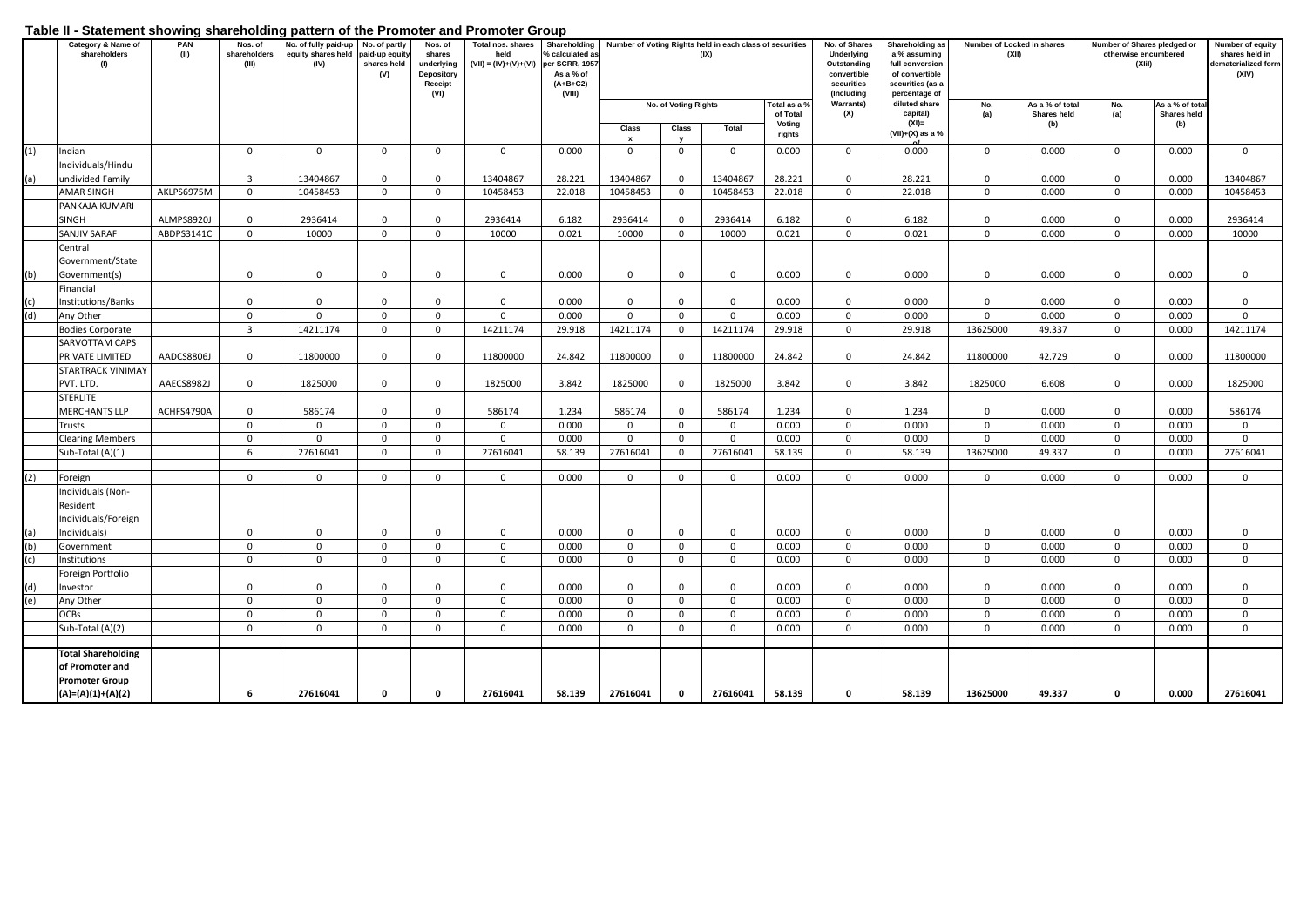#### **Table III - Statement showing shareholding pattern of the Public shareholder**

|     | Category & Name of<br>shareholders        | PAN<br>(II) | Nos. of<br>shareholder   | lo. of fully paid <sub>'</sub><br>up equity | No. of partly<br>paid-up   | Nos. of<br>shares               | Total nos.<br>shares held  | <b>Shareholdin</b><br>g % | Number of Voting Rights held in each class of<br>securities |                            |                        | No. of<br><b>Shares</b> | Shareholding as a %<br>assuming full |                                                           | Number of Locked in<br>shares |                        | <b>Number of Shares</b><br>pledged or otherwise | Number of<br>equity shares |                           |
|-----|-------------------------------------------|-------------|--------------------------|---------------------------------------------|----------------------------|---------------------------------|----------------------------|---------------------------|-------------------------------------------------------------|----------------------------|------------------------|-------------------------|--------------------------------------|-----------------------------------------------------------|-------------------------------|------------------------|-------------------------------------------------|----------------------------|---------------------------|
|     | (1)                                       |             | s<br>(III)               | shares held<br>(IV)                         | quity share:<br>held       | <b>Inderlying</b><br>Depository | (VII) =<br>$(IV)+(V)+(VI)$ | calculated<br>as per      |                                                             | No. of Voting Rights       | (IX)                   | Total as a              | Underlying                           | conversion of<br><b>Outstanding convertible securitie</b> | (XII)<br>No.                  | As a % of              | No.                                             | encumbered<br>As a % of    | held in<br>dematerialized |
|     |                                           |             |                          |                                             | (V)                        | Receipt<br>(VI)                 |                            | SCRR, 1957<br>As a % of   |                                                             |                            |                        | % of Tota<br>Voting     | convertible<br>securities            | (as a percentage of<br>diluted share capital              | (a)                           | total<br><b>Shares</b> | (a)                                             | total<br><b>Shares</b>     | form<br>(XIV)             |
|     |                                           |             |                          |                                             |                            |                                 |                            | $(A+B+C2)$                | Class<br>$\boldsymbol{\mathsf{x}}$                          | Class<br>y                 | Total                  | rights                  | (Including                           | $(XI) =$                                                  |                               | held                   |                                                 | held                       |                           |
|     |                                           |             |                          |                                             |                            |                                 |                            | (VIII)                    |                                                             |                            |                        |                         | Warrants)<br>(X)                     | $(VII)+(X)$ as a % of<br>$(A+B+C)$                        |                               | (b)                    |                                                 | (b)                        |                           |
|     |                                           |             |                          |                                             |                            |                                 |                            |                           |                                                             |                            |                        |                         |                                      |                                                           |                               |                        |                                                 |                            |                           |
| (1) | Institutions                              |             | 0                        | $\bf{0}$                                    | $\,0\,$                    | $\mathbf 0$                     | $\mathbf 0$                | 0.000                     | 0                                                           | 0                          | $\mathbf 0$            | 0.000                   | 0                                    | 0.000                                                     | $\,0\,$                       | 0.000                  | $\mathbf 0$                                     | 0.000                      | 0                         |
| (a) | Mutual Funds                              |             | 0                        | $\bf{0}$                                    | $\,0\,$                    | $\mathbf 0$                     | $\mathbf 0$                | 0.000                     | $\,0\,$                                                     | $\pmb{0}$                  | $\mathbf 0$            | 0.000                   | 0                                    | 0.000                                                     | $\,0\,$                       | 0.000                  | $\mathbf 0$                                     | 0.000                      | 0                         |
| (b) | Venture Capital<br>Funds                  |             | 0                        | $\mathbf 0$                                 | $\,0\,$                    | 0                               | 0                          | 0.000                     | 0                                                           | 0                          | 0                      | 0.000                   | 0                                    | 0.000                                                     | $\mathbf 0$                   | 0.000                  | $\mathbf 0$                                     | 0.000                      | 0                         |
|     | Alternate                                 |             |                          |                                             |                            |                                 |                            |                           |                                                             |                            |                        |                         |                                      |                                                           |                               |                        |                                                 |                            |                           |
| (c) | <b>Investment Funds</b>                   |             | 0                        | $\mathbf 0$                                 | $\,0\,$                    | $\pmb{0}$                       | 0                          | 0.000                     | 0                                                           | 0                          | 0                      | 0.000                   | 0                                    | 0.000                                                     | $\,0\,$                       | 0.000                  | $\mathbf 0$                                     | 0.000                      | $\mathbf 0$               |
| (d) | Foreign Venture<br>Capital Investors      |             | 0                        | $\mathbf 0$                                 | $\mathsf 0$                | 0                               | $\pmb{0}$                  | 0.000                     | $\,0\,$                                                     | $\mathbf 0$                | 0                      | 0.000                   | 0                                    | 0.000                                                     | $\mathsf 0$                   | 0.000                  | $\mathbf 0$                                     | 0.000                      | 0                         |
|     | Foreign Portfolio                         |             |                          |                                             |                            |                                 |                            |                           |                                                             |                            |                        |                         |                                      |                                                           |                               |                        |                                                 |                            |                           |
| (e) | Investors                                 |             | $\mathbf{1}$             | 1000                                        | $\,0\,$                    | 0                               | 1000                       | 0.002                     | 1000                                                        | 0                          | 1000                   | 0.002                   | 0                                    | 0.002                                                     | $\,0\,$                       | 0.000                  | 0                                               | 0.000                      | 1000                      |
| (f) | Financial<br>nstitutions/Banks            |             | $\mathbf{1}$             | 10000                                       | $\mathbf 0$                | 0                               | 10000                      | 0.021                     | 10000                                                       | 0                          | 10000                  | 0.021                   | 0                                    | 0.021                                                     | $\mathsf 0$                   | 0.000                  | $\mathbf 0$                                     | 0.000                      | 10000                     |
|     | Insurance                                 |             |                          |                                             |                            |                                 |                            |                           |                                                             |                            |                        |                         |                                      |                                                           |                               |                        |                                                 |                            |                           |
| (g) | Companies                                 |             | 0                        | $\mathbf 0$                                 | $\,0\,$                    | 0                               | 0                          | 0.000                     | 0                                                           | 0                          | 0                      | 0.000                   | 0                                    | 0.000                                                     | $\mathbf 0$                   | 0.000                  | $\mathbf 0$                                     | 0.000                      | 0                         |
|     | Provident                                 |             |                          |                                             |                            |                                 |                            |                           |                                                             |                            |                        |                         |                                      |                                                           |                               |                        |                                                 |                            |                           |
| (h) | <b>Funds/Pension Funds</b>                |             | $\mathbf 0$              | $\mathbf 0$                                 | $\mathbf 0$                | 0                               | 0                          | 0.000                     | 0                                                           | 0                          | 0                      | 0.000                   | 0                                    | 0.000                                                     | $\mathbf 0$                   | 0.000                  | $\mathbf 0$                                     | 0.000                      | 0                         |
| (i) | Any Other                                 |             | 0                        | $\mathbf 0$                                 | $\mathbf 0$                | $\pmb{0}$                       | $\mathbf 0$                | 0.000                     | 0                                                           | $\mathbf 0$                | $\mathsf 0$            | 0.000                   | $\mathbf 0$                          | 0.000                                                     | $\mathsf 0$                   | 0.000                  | $\mathbf 0$                                     | 0.000                      | 0                         |
|     | Foreign Institutional                     |             |                          |                                             |                            |                                 |                            |                           |                                                             |                            |                        |                         |                                      |                                                           |                               |                        |                                                 |                            |                           |
|     | Investors                                 |             | $\mathbf 0$              | $^{\circ}$                                  | $^{\circ}$                 | 0                               | 0                          | 0.000                     | 0                                                           | 0                          | 0                      | 0.000                   | 0                                    | 0.000                                                     | $\,0\,$                       | 0.000                  | $\mathbf 0$                                     | 0.000                      | 0                         |
|     | QFI - Corporate<br>Sub-Total (B)(1)       |             | 0<br>$\overline{2}$      | $\mathbf 0$<br>11000                        | $\mathbf 0$<br>$\mathbf 0$ | $\mathbf 0$<br>$\pmb{0}$        | 0<br>11000                 | 0.000<br>0.023            | $\,0\,$<br>11000                                            | $\pmb{0}$<br>$\mathbf 0$   | 0<br>11000             | 0.000<br>0.023          | 0<br>$\mathbf 0$                     | 0.000<br>0.023                                            | $\,0\,$<br>$\mathsf 0$        | 0.000<br>0.000         | $\mathbf 0$<br>$\mathbf 0$                      | 0.000<br>0.000             | 0<br>11000                |
|     |                                           |             |                          |                                             |                            |                                 |                            |                           |                                                             |                            |                        |                         |                                      |                                                           |                               |                        |                                                 |                            |                           |
|     | Central<br>Government/State               |             |                          |                                             |                            |                                 |                            |                           |                                                             |                            |                        |                         |                                      |                                                           |                               |                        |                                                 |                            |                           |
|     | Government(s)/Presi                       |             |                          |                                             |                            |                                 |                            |                           |                                                             |                            |                        |                         |                                      |                                                           |                               |                        |                                                 |                            |                           |
| (2) | dent of India                             |             | $\mathbf 0$              | $^{\circ}$                                  | 0                          | 0                               | 0                          | 0.000                     | $^{\circ}$                                                  | 0                          | 0                      | 0.000                   | 0                                    | 0.000                                                     | 0                             | 0.000                  | $\mathbf 0$                                     | 0.000                      | 0                         |
|     | Sub-Total (B)(2)                          |             | 0                        | $\mathbf 0$                                 | $\mathsf 0$                | $\pmb{0}$                       | $\mathbf 0$                | 0.000                     | $\,0\,$                                                     | $\mathbf 0$                | $\mathsf 0$            | 0.000                   | $\mathbf 0$                          | 0.000                                                     | $\mathsf 0$                   | 0.000                  | $\mathbf 0$                                     | 0.000                      | 0                         |
| (3) | Non-Institutions                          |             | $\mathbf 0$              | $\mathbf 0$                                 | $\mathbf 0$                | $\pmb{0}$                       | $\pmb{0}$                  | 0.000                     | $\mathsf 0$                                                 | $\mathbf 0$                | $\mathbf 0$            | 0.000                   | $\pmb{0}$                            | 0.000                                                     | $\mathbf 0$                   | 0.000                  | $\mathbf 0$                                     | 0.000                      | 0                         |
| (a) | Individuals                               |             | 0                        | $\mathbf 0$                                 | $\,0\,$                    | 0                               | 0                          | 0.000                     | 0                                                           | 0                          | 0                      | 0.000                   | 0                                    | 0.000                                                     | $\mathbf 0$                   | 0.000                  | $\mathbf 0$                                     | 0.000                      | 0                         |
|     | i) Individual<br>shareholders holding     |             |                          |                                             |                            |                                 |                            |                           |                                                             |                            |                        |                         |                                      |                                                           |                               |                        |                                                 |                            |                           |
|     | nominal share                             |             |                          |                                             |                            |                                 |                            |                           |                                                             |                            |                        |                         |                                      |                                                           |                               |                        |                                                 |                            |                           |
|     | capital up to Rs.2<br>Lakhs.              |             | 12058                    | 8484455                                     | $\,0\,$                    | 0                               | 8484455                    | 17.862                    | 8484455                                                     | $\pmb{0}$                  | 8484455                | 17.862                  | $\pmb{0}$                            | 17.862                                                    | $\mathbf 0$                   | 0.000                  | $\mathbf 0$                                     | 0.000                      | 8453649                   |
|     |                                           |             |                          |                                             |                            |                                 |                            |                           |                                                             |                            |                        |                         |                                      |                                                           |                               |                        |                                                 |                            |                           |
|     | ii) Individual                            |             |                          |                                             |                            |                                 |                            |                           |                                                             |                            |                        |                         |                                      |                                                           |                               |                        |                                                 |                            |                           |
|     | shareholders holding<br>nominal share     |             |                          |                                             |                            |                                 |                            |                           |                                                             |                            |                        |                         |                                      |                                                           |                               |                        |                                                 |                            |                           |
|     | capital in excess of                      |             |                          |                                             |                            |                                 |                            |                           |                                                             |                            |                        |                         |                                      |                                                           |                               |                        |                                                 |                            |                           |
|     | Rs.2 Lakhs.                               |             | 79                       | 5137958                                     | $\,0\,$                    | 0                               | 5137958                    | 10.817                    | 5137958                                                     | $\,0\,$                    | 5137958                | 10.817                  | 0                                    | 10.817                                                    | $\,0\,$                       | 0.000                  | $\mathbf 0$                                     | 0.000                      | 5137958                   |
|     | LAXMI DEVI<br>JIWARAJKA                   | ACUPJ6356Q  | 0                        | 489954                                      | $\mathbf 0$                | $\mathbf 0$                     | 489954                     | 1.031                     | 489954                                                      | $\mathbf 0$                | 489954                 | 1.031                   | 0                                    | 1.031                                                     | $\mathsf 0$                   | 0.000                  | $\mathbf 0$                                     | 0.000                      | 489954                    |
|     | NBFCs registered                          |             |                          |                                             |                            |                                 |                            |                           |                                                             |                            |                        |                         |                                      |                                                           |                               |                        |                                                 |                            |                           |
| (b) | with RBI<br>(c) Employee Trusts           |             | $\bf 0$<br>0             | 0<br>$\mathbf 0$                            | $\mathbf 0$<br>$\mathbf 0$ | 0<br>$\mathbf 0$                | 0<br>$\pmb{0}$             | 0.000<br>0.000            | $\mathbf 0$<br>$\mathbf 0$                                  | 0<br>$\mathbf 0$           | 0<br>$\pmb{0}$         | 0.000<br>0.000          | 0<br>$\mathsf 0$                     | 0.000<br>0.000                                            | $\mathbf 0$<br>$\mathbf 0$    | 0.000<br>0.000         | 0<br>$\mathbf 0$                                | 0.000<br>0.000             | 0<br>$\mathbf 0$          |
|     |                                           |             |                          |                                             |                            |                                 |                            |                           |                                                             |                            |                        |                         |                                      |                                                           |                               |                        |                                                 |                            |                           |
|     | <b>Overseas Depositors</b>                |             |                          |                                             |                            |                                 |                            |                           |                                                             |                            |                        |                         |                                      |                                                           |                               |                        |                                                 |                            |                           |
|     | holding<br>DRs)(balancing                 |             |                          |                                             |                            |                                 |                            |                           |                                                             |                            |                        |                         |                                      |                                                           |                               |                        |                                                 |                            |                           |
|     | (d) figure)                               |             | $\bf 0$                  | $\mathbf 0$                                 | $\,0\,$                    | 0                               | $\mathbf 0$                | 0.000                     | 0                                                           | 0                          | $\mathbf 0$            | 0.000                   | 0                                    | 0.000                                                     | $\,0\,$                       | 0.000                  | $\mathbf 0$                                     | 0.000                      | 0                         |
| (e) | Any Other<br><b>Bodies Corporate</b>      |             | $\bf 0$<br>107           | $\pmb{0}$<br>4956099                        | $\,0\,$<br>$\mathbf 0$     | 0<br>$\pmb{0}$                  | $\pmb{0}$<br>4956099       | 0.000<br>10.434           | $\mathsf 0$<br>4956099                                      | $\pmb{0}$<br>$\,0\,$       | $\mathbf 0$<br>4956099 | 0.000<br>10.434         | 0<br>0                               | 0.000<br>10.434                                           | $\mathbf 0$<br>$\mathbf 0$    | 0.000<br>0.000         | $\mathbf 0$<br>$\mathbf 0$                      | 0.000<br>0.000             | 0<br>4956099              |
|     | ORCHID FINLEASE                           |             |                          |                                             |                            |                                 |                            |                           |                                                             |                            |                        |                         |                                      |                                                           |                               |                        |                                                 |                            |                           |
|     | PRIVATE LIMITED                           | AABCG9438Q  | 0                        | 539654                                      | $\mathbf 0$                | $\bf 0$                         | 539654                     | 1.136                     | 539654                                                      | 0                          | 539654                 | 1.136                   | 0                                    | 1.136                                                     | $\mathsf 0$                   | 0.000                  | 0                                               | 0.000                      | 539654                    |
|     | PARAMJAYA                                 |             |                          |                                             |                            |                                 |                            |                           |                                                             |                            |                        |                         |                                      |                                                           |                               |                        |                                                 |                            |                           |
|     | INFRAPROJECTS LLP                         | AAOFP0035G  | $\Omega$                 | 1910599                                     | $\Omega$                   | $\Omega$                        | 1910599                    | 4.022                     | 1910599                                                     | $\Omega$                   | 1910599                | 4.022                   | $\Omega$                             | 4.022                                                     | $\Omega$                      | 0.000                  | $\Omega$                                        | 0.000                      | 1910599                   |
|     | QFI - Individual                          |             | 0                        | $\mathbf 0$                                 | $\,0\,$                    | 0                               | 0                          | 0.000                     | $\,0\,$                                                     | $\pmb{0}$                  | 0                      | 0.000                   | $\pmb{0}$                            | 0.000                                                     | $\mathbf 0$                   | 0.000                  | $\mathbf 0$                                     | 0.000                      | 0                         |
|     | NRI - Repatriable<br>NRI - Non-           |             | 90                       | 233176                                      | $\,0\,$                    | $\pmb{0}$                       | 233176                     | 0.491                     | 233176                                                      | $\pmb{0}$                  | 233176                 | 0.491                   | $\mathbf 0$                          | 0.491                                                     | $\,0\,$                       | 0.000                  | $\mathbf 0$                                     | 0.000                      | 233176                    |
|     | Repatriable                               |             | 28                       | 32764                                       | 0                          | 0                               | 32764                      | 0.069                     | 32764                                                       | $\mathbf 0$                | 32764                  | 0.069                   | 0                                    | 0.069                                                     | $\mathbf 0$                   | 0.000                  | $\mathbf 0$                                     | 0.000                      | 32764                     |
|     | OCBs<br>Trusts                            |             | $\mathbf 0$<br>$\pmb{0}$ | $\mathbf 0$<br>$\,0\,$                      | $\mathbf 0$<br>$\,0\,$     | $\pmb{0}$<br>$\pmb{0}$          | $\pmb{0}$<br>0             | 0.000<br>0.000            | $\,0\,$<br>$\,0\,$                                          | $\mathbf 0$<br>$\mathbf 0$ | $\pmb{0}$<br>$\pmb{0}$ | 0.000<br>0.000          | $\mathbf 0$<br>$\mathbf 0$           | 0.000<br>0.000                                            | $\mathbf 0$<br>$\,0\,$        | 0.000<br>0.000         | $\mathbf 0$<br>$\,0\,$                          | 0.000<br>0.000             | 0<br>$\mathbf 0$          |
|     |                                           |             |                          |                                             |                            |                                 |                            |                           |                                                             |                            |                        |                         |                                      |                                                           |                               |                        |                                                 |                            |                           |
|     | <b>Clearing Memebers</b>                  |             | 107                      | 1012705                                     | $\,0\,$                    | 0                               | 1012705                    | 2.132                     | 1012705                                                     | $\mathbf 0$                | 1012705                | 2.132                   | 0                                    | 2.132                                                     | $\,0\,$                       | 0.000                  | $\mathbf 0$                                     | 0.000                      | 1012705                   |
|     | <b>IEPF Authority</b><br>Sub-Total (B)(3) |             | $\overline{2}$<br>12471  | 15802<br>19872959                           | $\mathbf 0$<br>$\,0\,$     | 0<br>$\pmb{0}$                  | 15802<br>19872959          | 0.033<br>41.838           | 15802<br>19872959                                           | $\pmb{0}$<br>$\mathbf 0$   | 15802<br>19872959      | 0.033<br>41.838         | 0<br>$\mathbf 0$                     | 0.033<br>41.838                                           | $\,0\,$<br>$\mathbf 0$        | 0.000<br>0.000         | $\mathbf 0$<br>$\mathbf 0$                      | 0.000<br>0.000             | 15802<br>19842153         |
|     |                                           |             |                          |                                             |                            |                                 |                            |                           |                                                             |                            |                        |                         |                                      |                                                           |                               |                        |                                                 |                            |                           |
|     | <b>Total Public</b><br>Shareholding       |             |                          |                                             |                            |                                 |                            |                           |                                                             |                            |                        |                         |                                      |                                                           |                               |                        |                                                 |                            |                           |
|     | $(B)=(B)(1)+(B)(2)+(B)$                   |             |                          |                                             |                            |                                 |                            |                           |                                                             |                            |                        |                         |                                      |                                                           |                               |                        |                                                 |                            |                           |
|     | (3)                                       |             | 12473                    | 19883959                                    | $\pmb{\mathsf{o}}$         | $\pmb{\mathsf{o}}$              | 19883959                   | 41.861                    | 19883959                                                    | $\mathbf{0}$               | 19883959 41.861        |                         | 0                                    | 41.861                                                    | $\pmb{\mathsf{o}}$            | 0.000                  | $\pmb{0}$                                       | 0.000                      | 19853153                  |